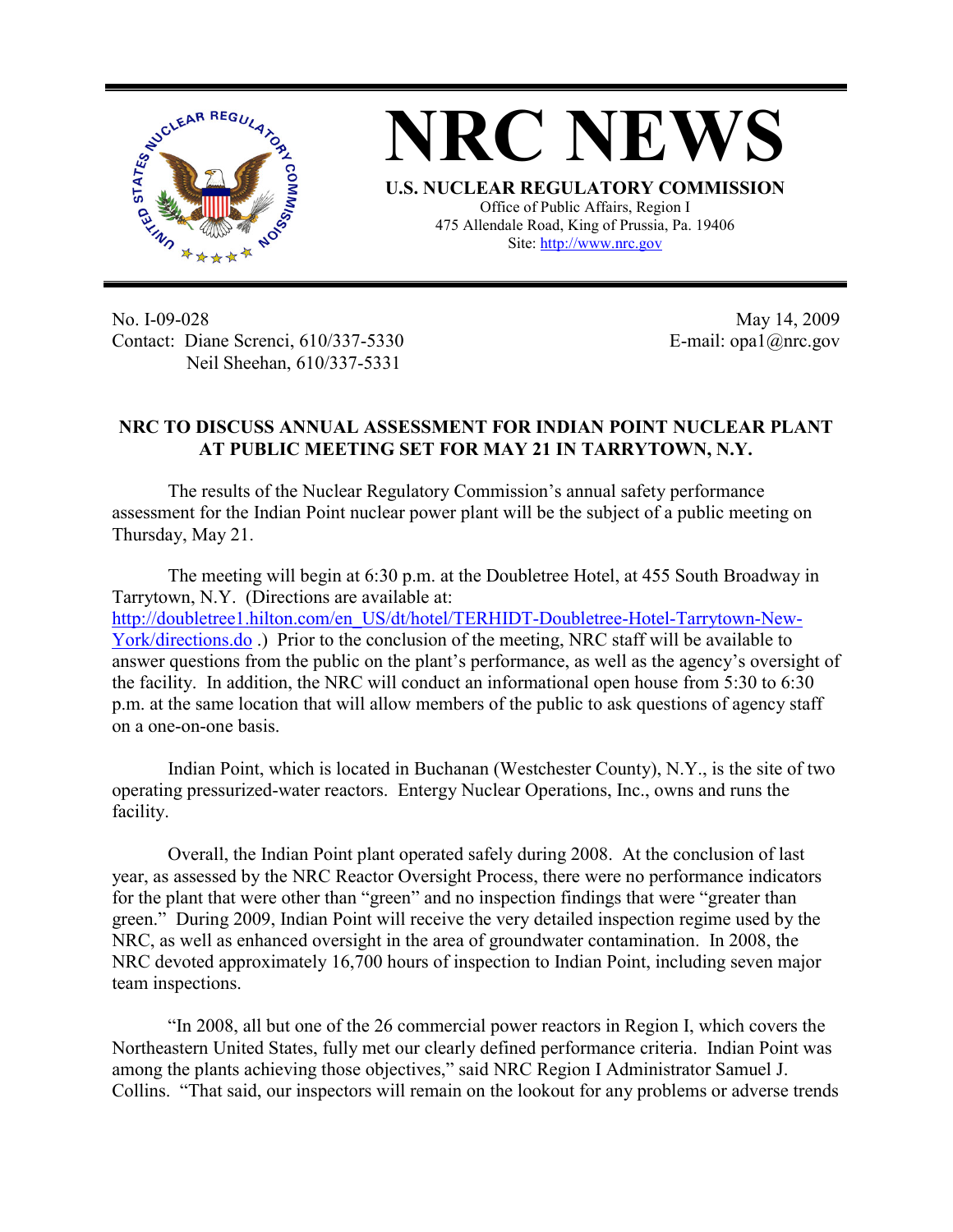that might indicate a change in performance. As always, we will not hesitate to act should we identify any safety concerns."

In addition to the regular inspection program for the plant, the NRC will continue enhanced oversight of Entergy's actions to address issues associated with on-site groundwater contamination at Indian Point. That increased oversight will continue until actions described in an NRC Deviation Memo are completed. That memo can be found in the NRC's Agencywide Documents Access and Management System (ADAMS) under accession number ML083590057. ADAMS is available at: http://www.nrc.gov/reading-rm/adams/web-based.html .

The NRC will also continue to monitor activities required for Indian Point to receive final approval from the Federal Emergency Management Agency (FEMA) for the plant's new siren system. The new system received provisional approval from FEMA on Aug. 22, 2008, and was placed in service on Aug. 27, 2008. The NRC staff completed an inspection of Entergy's activities related to the installation of the new system in December 2008 and concluded, in an inspection report issued on Jan. 27, 2009, that enhanced inspections and oversight in that area were no longer warranted. Nevertheless, the NRC will monitor Entergy's efforts to obtain final FEMA approval and corrective actions to address the causes of delays associated with the new system's installation via a focused problem identification and resolution baseline inspection.

The NRC's mid-cycle review letter for Indian Point, issued last September, advised Entergy that a "substantive cross-cutting issue" – an issue that touches on multiple areas of performance – in the area of human performance related to procedure adequacy at both Unit 2 and 3 was being continued. That decision was based on criteria for clearing the issue, which was first identified in 2007, not yet being met. During the following 6 months of the performance assessment cycle, NRC staff reviewed the company's actions to address the concerns, including a safety culture assessment conducted by Entergy. Based on the results of its inspections relative to this cross-cutting area, the NRC concluded that Entergy had demonstrated sustainable performance improvement and effective implementation of corrective actions. As such, the agency determined the criteria for clearing the substantive cross-cutting issue has been satisfied. The NRC will continue to monitor performance in this area through the agency's normal inspection program.

A second substantive cross-cutting issue noted in the Indian Point mid-cycle review letter involved the area of problem identification and resolution at Indian Point 2. The issue, which related to the implementation of corrective actions, was continued at that time because the exit criteria had not yet been achieved. The NRC reviewed Entergy's actions to address the issue during inspection activities over the following 6 months. As a result of those inspections, the NRC has determined the criteria, including sustained improvements and effective implementation of corrective actions, have been met. Therefore, the issue has been cleared. The agency will continue to monitor performance in this area through the normal inspection program.

The NRC utilizes a combination of color-coded inspection findings and performance indicators to measure plant performance. The colors start with "green" and then increase to "white," "yellow" or "red," commensurate with the safety significance of the issues involved. The agency issues reports on performance at specific plants twice a year: during the mid-cycle,